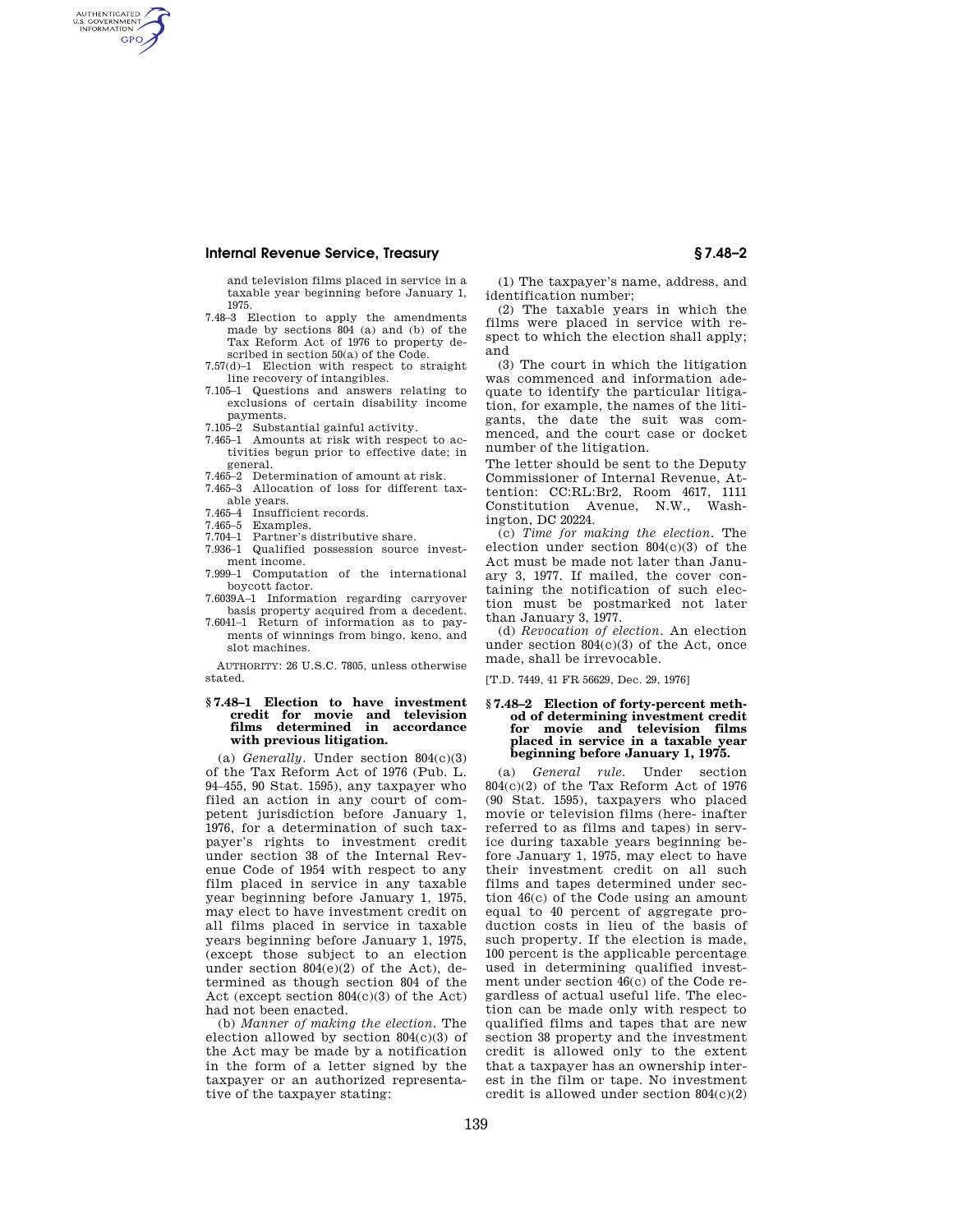of the Act on any film or tape that is not section 38 property or that was produced and shown exclusively outside of the United States. Thus, no election may be made under this section with respect to a film or tape which is suspension period property to which section 48(h) applies or to a film or tape which is termination period property to which section 49(a) applies. Any investment credit taken on any film or tape subject to the election is not subject to recapture because of an early disposition or because a film or tape otherwise ceases to be section 38 property under section 47(a) of the Code. Thus, there will be no recapture because a film or tape is used outside the United States under section 48(a)(2) of the Code or section  $804(c)(1)(C)$  of the Act, or because of any disposition under section  $47(a)(7)(B)$  of the Code.

(b) *Time and manner of making an election*—(1) *Time for making the election.*  The election under section 804(c)(2) of the Act must be made not later than April 25, 1977.

(2) *Manner of making the election.* An election under this section must be made by filing amended income tax returns for each taxable year beginning before January 1, 1975, in which films and tapes subject to the election were placed in service, together with a statement signed by the taxpayer containing the information described below. The amended returns and the statement must be filed with the district director having audit jurisdiction over the last return filed to which the election relates. Each amended return shall contain a schedule listing by name all films and tapes placed in service during the year to which the amended return relates and setting forth all computations necessary to determine the aggregate production costs of each such film or tape listed and the ownership interest of the taxpayer in each film or tape listed. In the case of a taxpayer which is a partner, shareholder of an electing small business corporation, or beneficiary of a trust or estate, such computations must be adequate to determine the ownership interest of the partnership, electing small business corporation, or trust or estate in each such film or tape, (a taxpayer which is a partner, shareholder,

# **§ 7.48–2 26 CFR Ch. I (4–1–10 Edition)**

or beneficiary may satisfy the requirements of the preceding sentence by attaching to his amended return a copy of an amended return, if one is filed, of the partnership, electing small business corporation, or trust or estate which sets forth computations necessary to determine the ownership interest of the entity in each such film or tape.) No amended return need be filed for a taxable year if application of the election to films and tapes placed in service during that year would not affect tax liability for any taxable year.

The statement shall contain the following information:

(i) The taxpayer's name and taxpayer identification number (under section 6109 of the Code).

(ii) A statement that the taxpayer is making the election under section 804(c)(2) of the Act.

(iii) A statement that the taxpayer agrees that the period for assessment and collection under section 6501 of the Code will remain open until December 31, 1978, solely with respect to adjustments of tax liability attributable to investment credit allowed on films and tapes placed in service in each year covered by the election. Unless the district director notifies the taxpayer within 7 days of receipt of the statement that such extension is denied, it will be presumed that the district director consents to such extension. Of course, the period covered by this statement may be extended beyond December 31, 1978 by mutual agreement. This statement does not shorten the regular statutory period for any year or take precedence over a previous or subsequent agreement with the Internal Revenue Service extending the statutory period for any year.

(iv) A list of the addresses used by the taxpayer on each return filed during each taxable year subject to the election.

(v) A statement that the taxpayer consents to join in judicial proceedings to determine the investment credit allowable and entitlement to investment credit on any film or tape subject to the election, which meets all of the requirements set forth in paragraph (b)(3) of this section.

(vi) A statement as to whether an election has been made by the taxpayer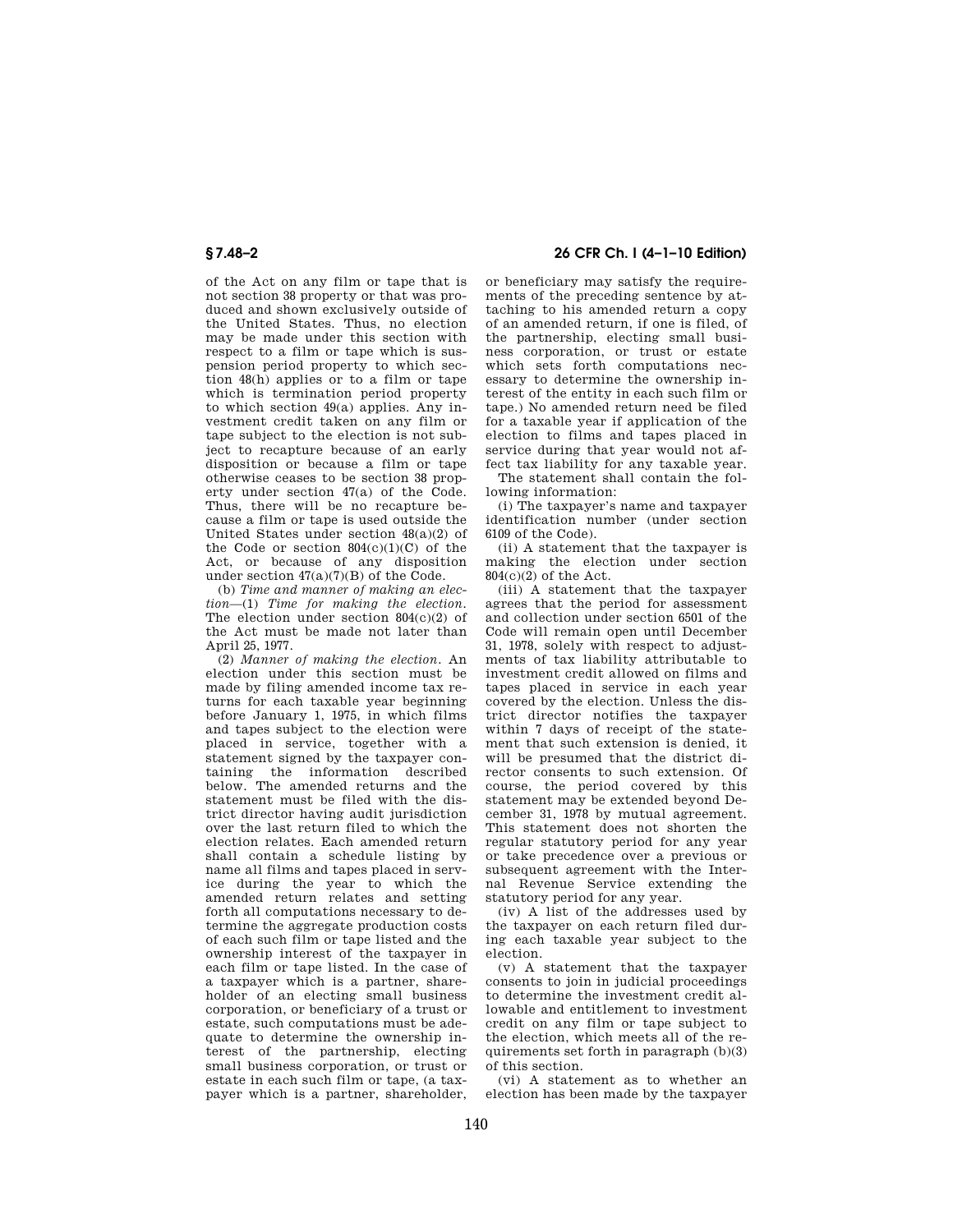### **Internal Revenue Service, Treasury § 7.48–2**

under section 804(e)(2) of the Act for films and tapes which are property described in section 50(a) of the Code which were placed in service in taxable years beginning before January 1, 1975.

(vii) A list by name of all films or tapes placed in service during the years to which the election relates.

(viii) With respect to each film or tape listed in paragraph (b)(2)(vii) of this section, a list of all producers, distributors, and persons with a participation interest (with addresses where available).

(ix) In the case of an election made by a partner, shareholder of an electing small business corporation (as defined in section 1371(b) of the Code), or beneficiary, a statement indicating the name, taxpayer identification number, and address for tax return purposes of the respective partnership, electing small business corporation, or trust or estate.

(3) *Consent to join in judicial proceedings.* No election may be made by any taxpayer unless the statement made under paragraph  $(b)(2)(v)$  of this section provides that the taxpayer shall:

(i) Treat the determination of the investment credit allowable on each film or tape subject to an election as a separate cause of action;

(ii) Make all reasonable efforts necessary to join in or intervene in any judicial proceeding in any court for determining the person entitled to, and the amount of, the investment credit allowable with respect to any film or tape covered by the election after receiving notice from the Commissioner of Internal Revenue or his delegate indicating that a conflicting claim to the investment credit for such film or tape is being asserted in such court by another person; and

(iii) Consent to revocation of the election by the Commissioner of Internal Revenue or his delegate with respect to all films and tapes placed in service in taxable years for which the election applies, if the taxpayer fails to make all reasonable efforts necessary to join in or intervene in any judicial proceeding under paragraph (b)(3)(ii) of this section.

(4) *Who makes the election.* The election must be made separately by each

person who has an ownership interest. However, where a film or tape is owned by a partnership, electing small business corporation (as defined in section 1371(b) of the Code), or trust or estate, the election must be made separately by each partner, shareholder or beneficiary. The election is not to be made by a partnership or electing small business corporation, and is to be made by a trust or estate only if the trust or estate in determining its tax liability would be allowed investment credit on a film or tape subject to the election. The election of any partner, shareholder, beneficiary or trust or estate shall be effective regardless of whether any related partner, shareholder, beneficiary, or trust or estate makes the election.

(5) *Additional time to perfect election.* A taxpayer that by April 25, 1977, files a statement containing the information described in paragraph (b)(2) (i) through (v) of this section shall be deemed to have made a timely election under paragraph (b)(2) of this section if by July 5, 1977, the taxpayer has complied with all of the requirements of paragraph (b)(2) of this section. If a taxpayer demonstrates to the satisfaction of the district director that it is unable to meet the July 5, 1977, date even though it has made a good faith effort to do so, the district director may at his discretion extend that date to no later than October 4, 1977, for that taxpayer. Requests for extensions of the July 5, 1977, date should be addressed to the district director with whom the statement was filed.

(c) *Revocation of election*—(1) *Revocation by taxpayer.* (i) Except as provided in paragraph  $(c)(1)(ii)$  of this section, an election made under section 804(c)(2) of the Act may not be revoked by a taxpayer unless consent to revoke the election is obtained from the Commissioner of Internal Revenue or his delegate. Application for consent to revoke the election will be accepted only if permanent regulations are issued which contain rules which may not reasonably have been anticipated by taxpayers at the time the election was made. Any permanent regulations will provide a reasonable period of time within which taxpayers will be permitted to apply for consent to revoke